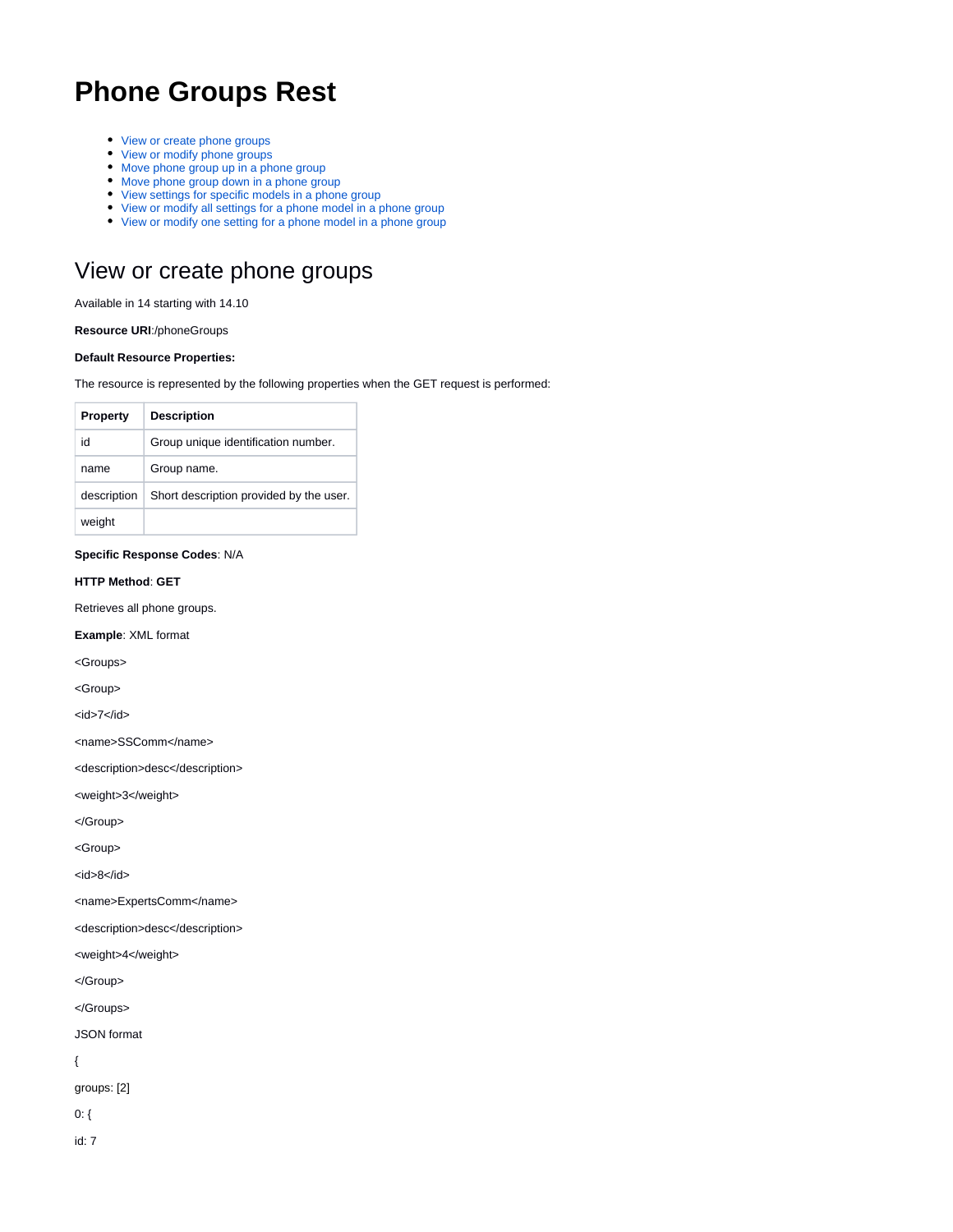| name: "SSComm"                             |
|--------------------------------------------|
| description: "desc"                        |
| weight: 3                                  |
| count: null                                |
| }-                                         |
| $1:$ {                                     |
| id: 8                                      |
| name: "ExpertsComm"                        |
| description: "desc"                        |
| weight: 4                                  |
| count: null                                |
| }-                                         |
|                                            |
| ł                                          |
| Unsupported HTTP Method: PUT, POST, DELETE |

# <span id="page-1-0"></span>View or modify phone groups

Available in 14 starting with 14.10

**Resource URI**: /phoneGroups/{phoneGroupId}

#### **Default Resource Properties:**

The resource is represented by the following properties when the GET request is performed:

| <b>Property</b> | <b>Description</b> |
|-----------------|--------------------|
|                 |                    |
|                 |                    |

**Specific Response Codes**: N/A

#### **HTTP Method**: **GET**

Retrieves the phone group with the specified ID.

**Example**: XML format

<?xml version="1.0" encoding="UTF-8" standalone="yes" ?>

<group>

 $<$ id>7 $<$ /id>

<name>SSComm</name>

<description>desc</description>

<weight>3</weight>

</group>

JSON format

{

id: 7

name: "SSComm"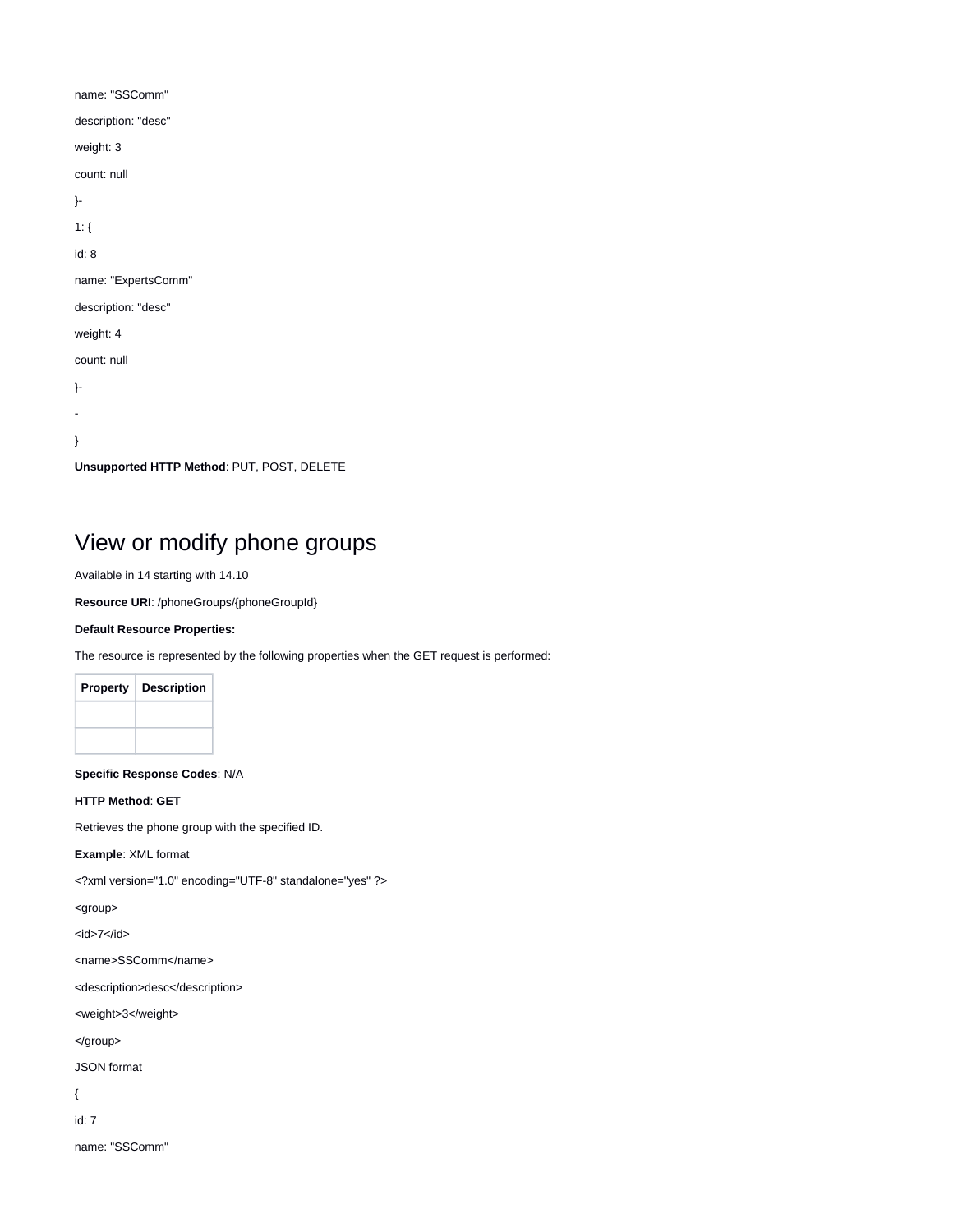description: "desc"

weight: 3

count: null

}

#### **HTTP Method: PUT**

Updates the phone group. PUT data is plain text. **HTTP Method: DELETE** Deletes the phone group.

**Unsupported HTTP Method:** POST

## <span id="page-2-0"></span>Move phone group up in a phone group

Available in 14 starting with 14.10

**Resource URI**: /{groupId}/up

**Default Resource Properties**: N/A

**Specific Response Codes**: N/A

**HTTP Method: PUT**

Move the phone group up. PUT data is plain text.

**Unsupported HTTP Method:** GET, POST, DELETE

### <span id="page-2-1"></span>Move phone group down in a phone group

Available in 14 starting with 14.10

**Resource URI**: /{groupId}/down

**Default Resource Properties**: N/A

**Specific Response Codes**: N/A

**HTTP Method: PUT**

Move the phone group down. PUT data is plain text.

**Unsupported HTTP Method:** GET, POST, DELETE

## <span id="page-2-2"></span>View settings for specific models in a phone group

Available in 14 starting with 14.10

**Resource URI**: /{groupId}/models

#### **Default Resource Properties:**

The resource is represented by the following properties when the GET request is performed:

| <b>Property</b> | <b>Description</b> |
|-----------------|--------------------|
| modelld         | Model ID.          |
| label           | Model label.       |

**Specific Response Codes**: N/A

**HTTP Method**: **GET**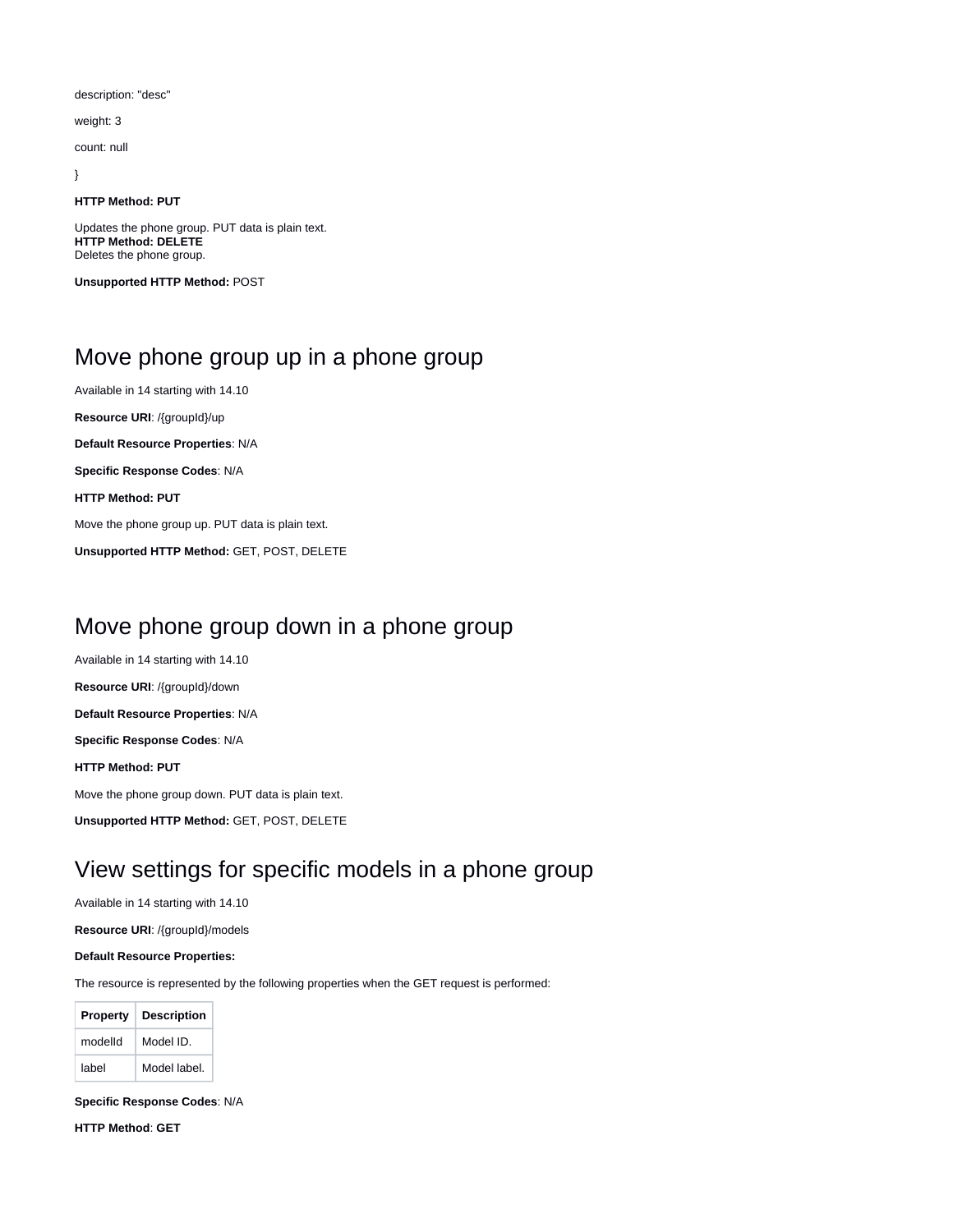Retrieves all phone models in the specified group ID.

**Example**: XML format

<Models>

<Model>

<modelId>SPA501G</modelId>

<label>Cisco SPA501G</label>

</Model>

<Model>

<modelId>SPA502G</modelId>

<label>Cisco SPA502G</label>

</Model>

<Model>

<modelId>SPA504G</modelId>

<label>Cisco SPA504G</label>

</Model>

<Model>

<modelId>SPA508G</modelId>

<label>Cisco SPA508G</label>

</Model>

<Model>

<modelId>SPA509G</modelId>

<label>Cisco SPA509G</label>

</Model>

<Model>

<modelId>SPA525G</modelId>

<label>Cisco SPA525G</label>

</Model>

<Model>

<modelId>yealinkPhoneVP530</modelId>

<label>Yealink VP530</label>

<vendor>Yealink</vendor>

<Versions>

<Version>yealink7X</Version>

</Versions>

</Model>

<Model>

<modelId>yealinkPhoneW52</modelId>

<label>Yealink W52</label>

<vendor>Yealink</vendor>

<Versions>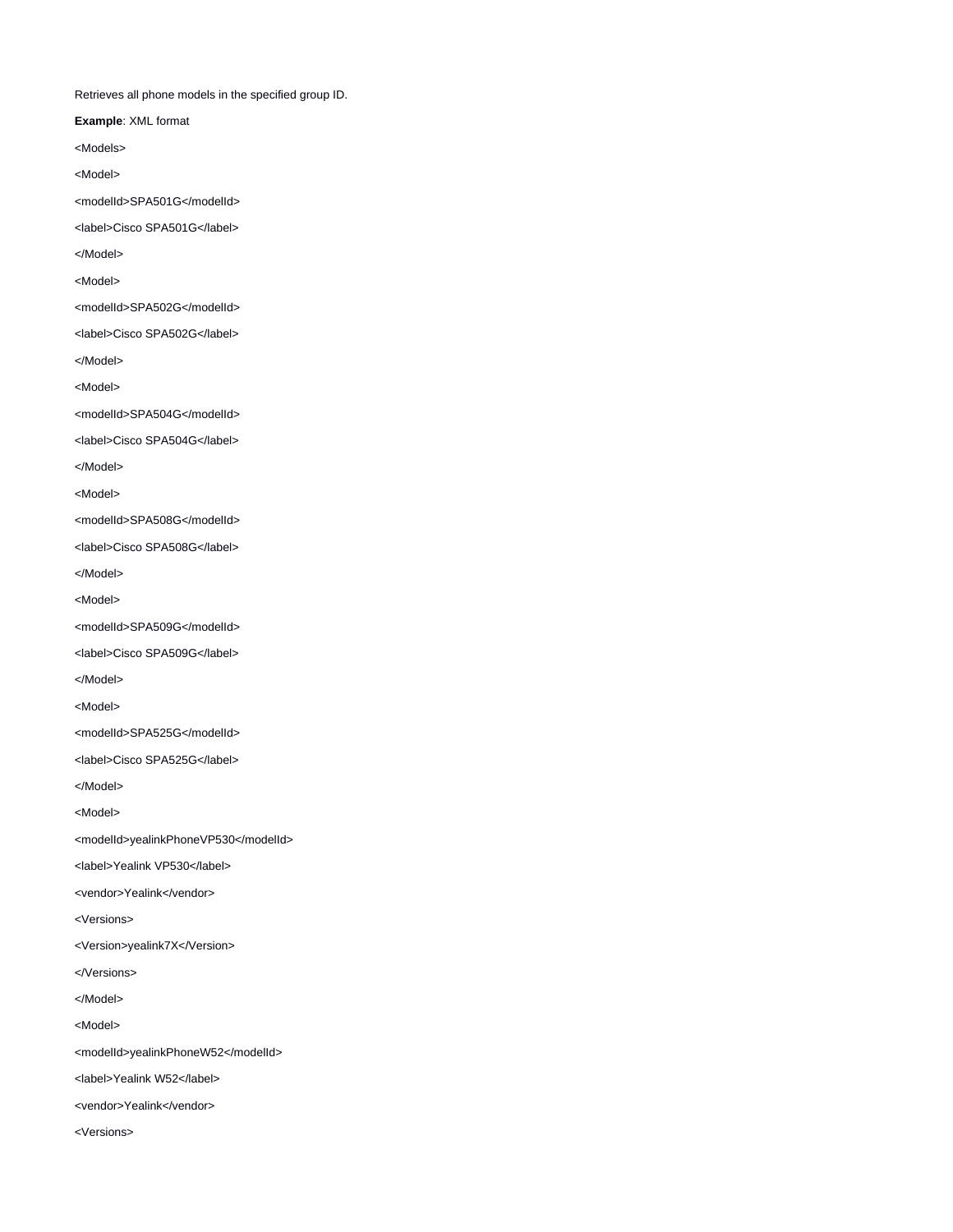<Version>yealink7X</Version>

</Versions>

</Model>

</Models>

JSON format

{

models:

### {

modelId: "SPA501G"

label: "Cisco SPA501G"

vendor: null

versions: null

}-

{

modelId: "SPA502G"

label: "Cisco SPA502G"

vendor: null

versions: null

}-

{

modelId: "SPA504G"

label: "Cisco SPA504G"

vendor: null

versions: null

}-

{

modelId: "SPA508G"

label: "Cisco SPA508G"

vendor: null

versions: null

}-

{

modelId: "SPA509G"

label: "Cisco SPA509G"

vendor: null

versions: null

}-

{

modelId: "SPA525G"

label: "Cisco SPA525G"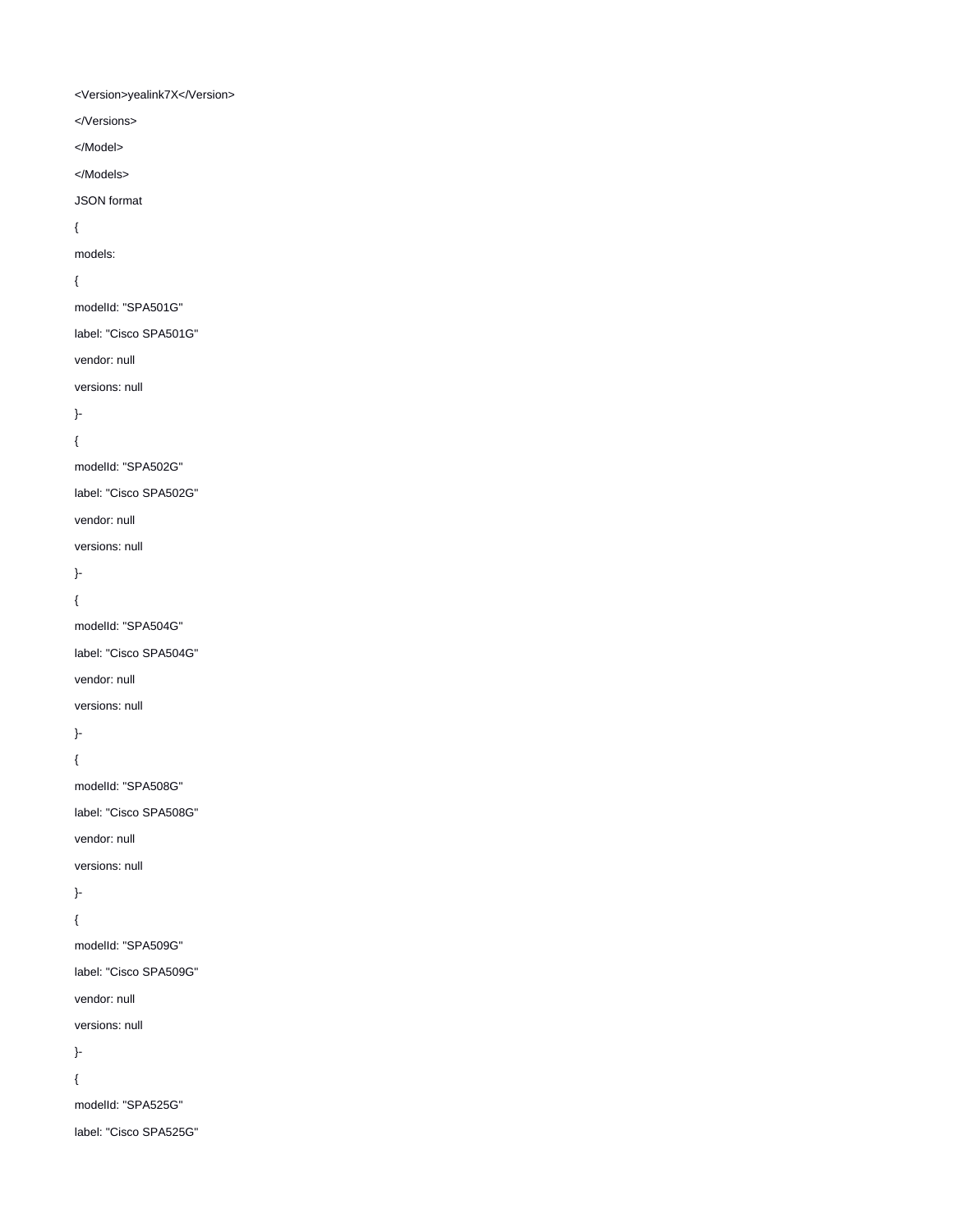```
vendor: null
versions: null
}-
{
modelId: "aastra53i"
label: "Aastra SIP IP 53i"
vendor: "Aastra"
versions: null
}
{
modelId: "yealinkPhoneVP530"
label: "Yealink VP530"
vendor: "Yealink"
versions: [1]
0: "yealink7X"
-
}-
{
modelId: "yealinkPhoneW52"
label: "Yealink W52"
vendor: "Yealink"
versions: [1]
0: "yealink7X"
-
}-
-
}
Unsupported HTTP Method: PUT, POST, DELETE
```
## <span id="page-5-0"></span>View or modify all settings for a phone model in a phone group

Available in 14 starting with 14.10

**Resource URI**: /{groupId}/model/{modelName}/settings

#### **Default Resource Properties:**

The resource is represented by the following properties when the GET request is performed:

| <b>Property</b> | <b>Description</b> |
|-----------------|--------------------|
|                 |                    |
|                 |                    |

#### **Specific Response Codes**: N/A

**HTTP Method**: **GET**

Retrieves the phone group with the specified ID.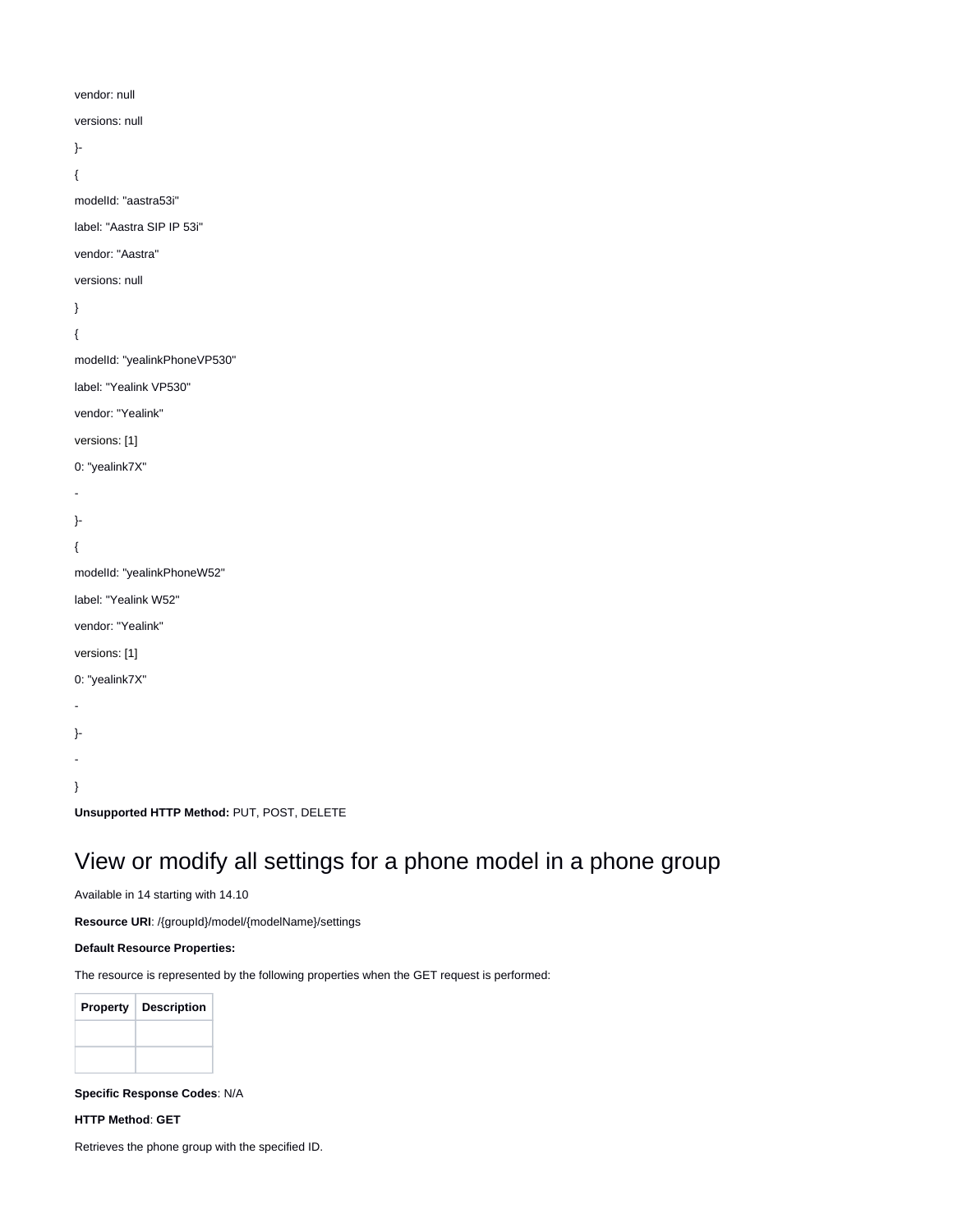#### **Example**: XML format

<Settings>

<Setting>

- <path>System/Restricted\_Access\_Domains</path>
- <type>string</type>
- <label>Restricted Access Domains</label>
- </Setting>
- <Setting>
- <path>System/Enable\_Web\_Server</path>
- <type>boolean</type>
- <value>yes</value>
- <defaultValue>yes</defaultValue>
- <label>Enable Web Server</label>
- </Setting>
- <Setting>
- <path>System/HostName</path>
- <type>string</type>
- <label>HostName</label>
- </Setting>
- <Setting>
- <path>System/Domain</path>
- <type>string</type>
- <label>Domain</label>
- </Setting>
- <Setting>
- <path>System/Primary\_DNS</path>
- <type>string</type>
- <label>Primary DNS</label>
- </Setting>
- <Setting>
- <path>System/Secondary\_DNS</path>
- <type>string</type>
- <label>Secondary DNS</label>
- </Setting>
- <Setting>
- <path>User/Headset\_Volume</path>
- <type>integer</type>
- <value>10</value>
- <defaultValue>10</defaultValue>
- <label>Headset Volume</label>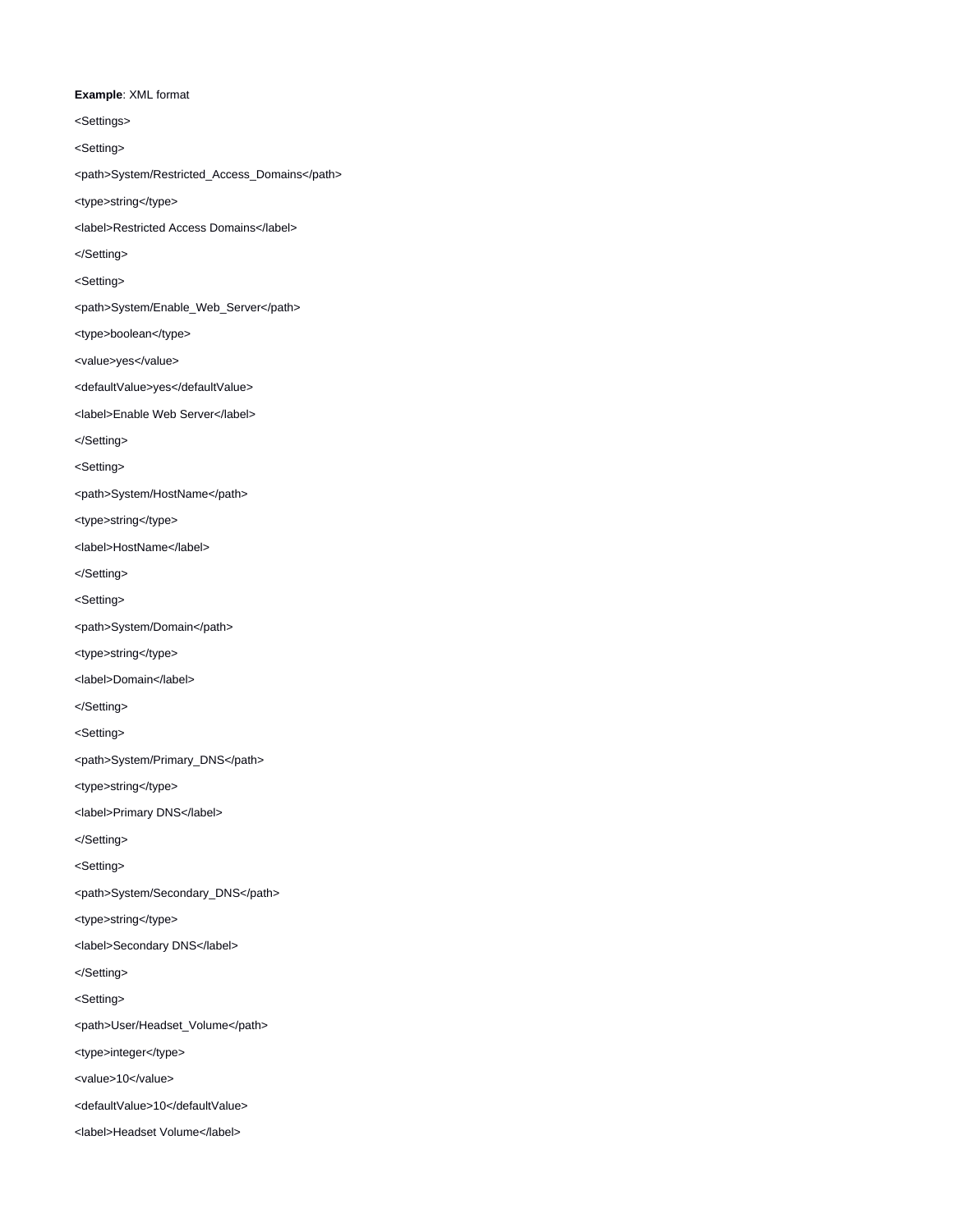#### </Setting>

<Setting>

<path>User/LCD\_Contrast</path>

<type>integer</type>

<value>8</value>

<defaultValue>8</defaultValue>

<label>LCD Contrast</label>

</Setting>

<Setting>

<path>User/Back\_Light\_Timer</path>

<type>enum</type>

<options>

<entry>

<key>Always On</key>

</entry>

<entry>

<key>20 s</key>

</entry>

<entry>

<key>no</key>

</entry>

<entry>

<key>10 s</key>

</entry>

</options>

<label>Back Light Timer</label>

</Setting>

</Settings>

JSON format

{

settings:

{

path: "System/Restricted\_Access\_Domains"

type: "string"

options: null

value: null

defaultValue: null

label: "Restricted Access Domains"

description: null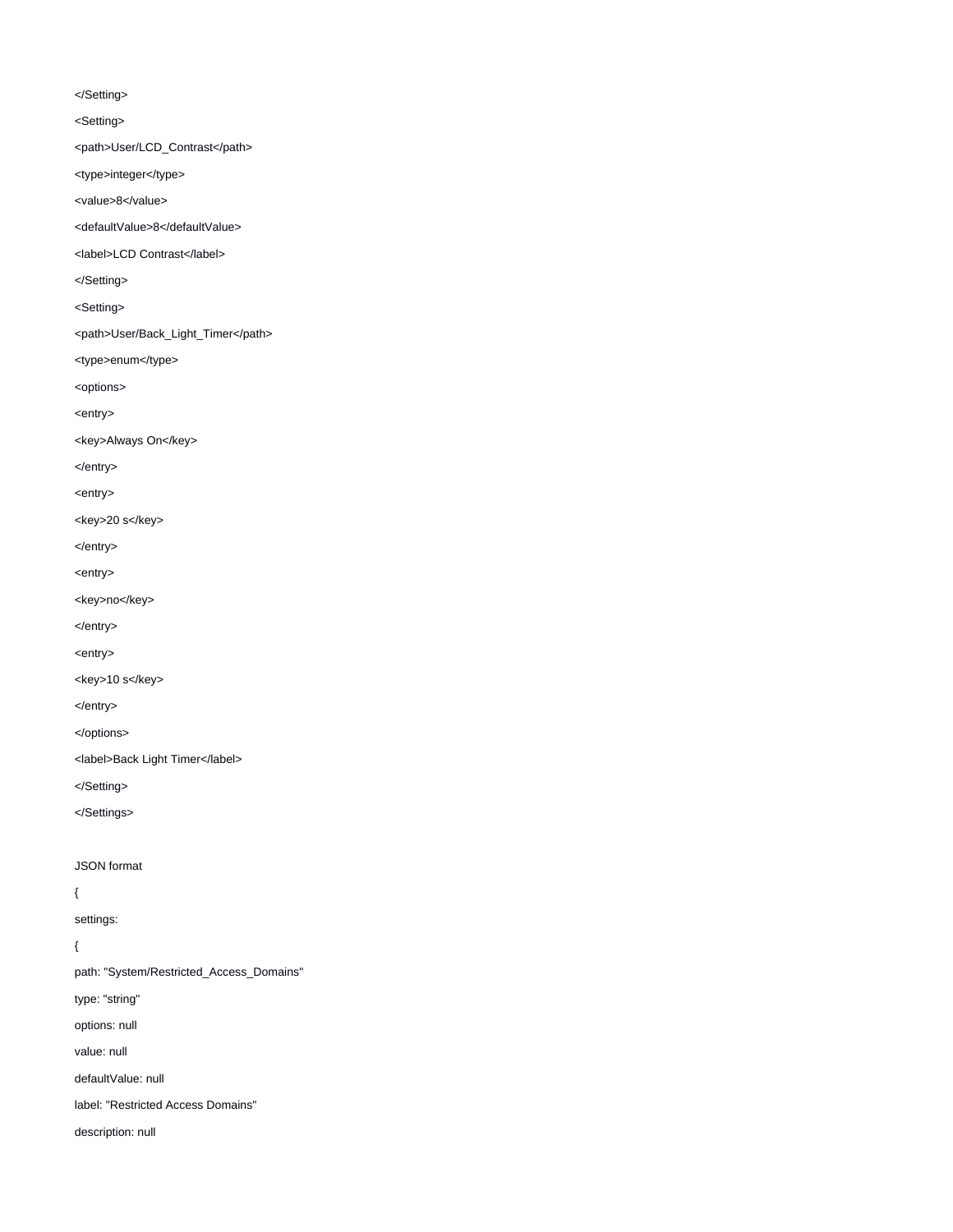```
}-
```
{

path: "System/Enable\_Web\_Server"

type: "boolean"

options: null

value: "yes"

defaultValue: "yes"

label: "Enable Web Server"

description: null

{

path: "System/Domain"

type: "string"

options: null

value: null

defaultValue: null

label: "Domain"

description: null

}-

{

path: "System/Primary\_DNS"

type: "string"

options: null

value: null

defaultValue: null

label: "Primary DNS"

description: null

}-

{

path: "System/Secondary\_DNS"

type: "string"

options: null

value: null

defaultValue: null

label: "Secondary DNS"

description: null

}

{

path: "User/Back\_Light\_Timer"

type: "enum"

options: {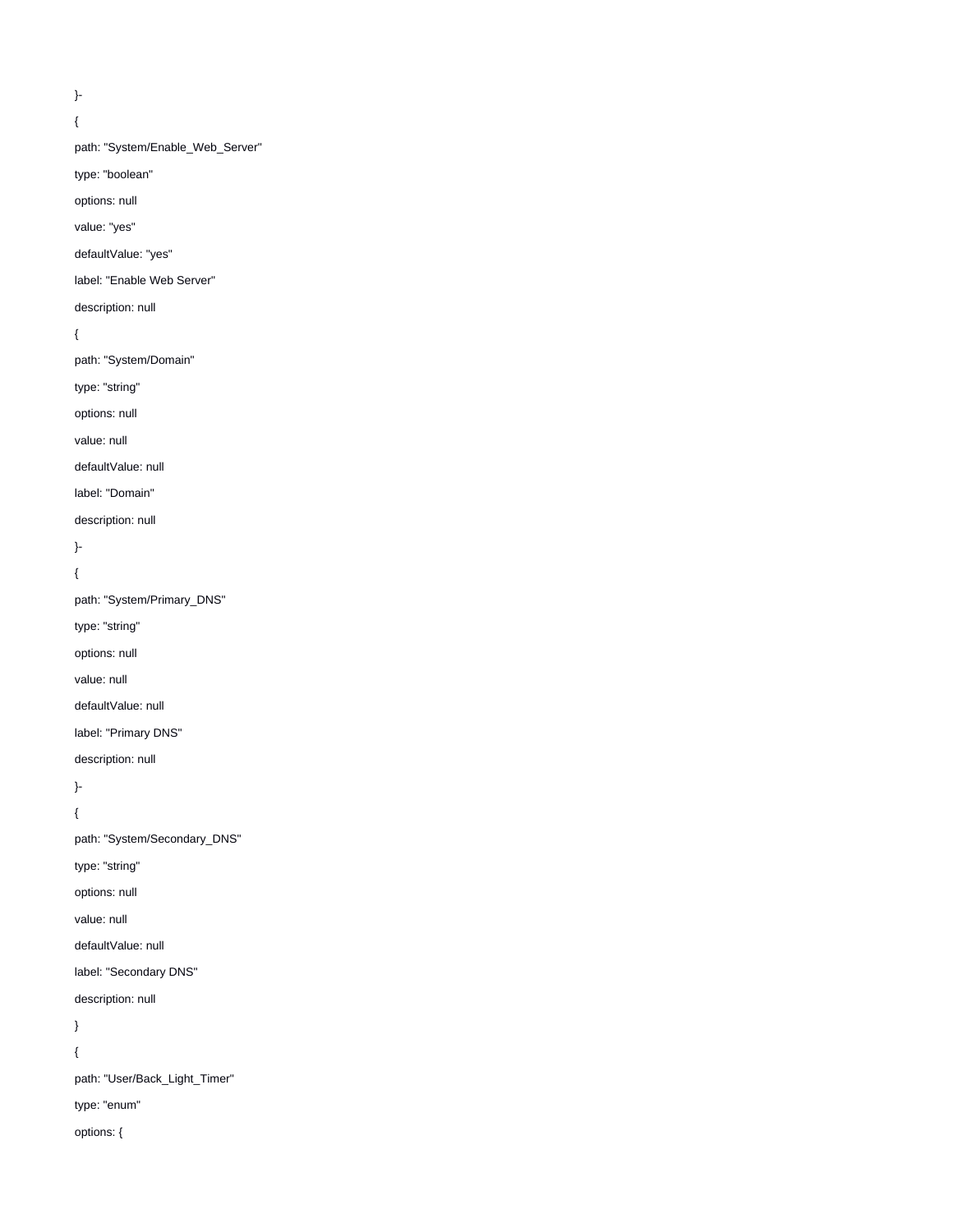Always On: null

20 s: null

no: null

10 s: null

}-

value: null

defaultValue: null

label: "Back Light Timer"

description: null

} }

**HTTP Method: PUT**

Updates the phone group. PUT data is plain text. **HTTP Method: DELETE** Deletes the phone group.

**Unsupported HTTP Method:** POST

# <span id="page-9-0"></span>View or modify one setting for a phone model in a phone group

Available in 14 starting with 14.10

**Resource URI**: /{groupId}/model/{modelName}/settings/{path:.\*}

#### **Default Resource Properties:**

The resource is represented by the following properties when the GET request is performed:

| <b>Property</b> | <b>Description</b> |
|-----------------|--------------------|
|                 |                    |
|                 |                    |

**Specific Response Codes**: N/A

**HTTP Method**: **GET**

Retrieves the setting in the specified path.

**Example**: XML format

<Setting>

<path>System/Restricted\_Access\_Domains</path>

<type>string</type>

<label>Restricted Access Domains</label>

</Setting>

JSON format

{

path: "System/Restricted\_Access\_Domains"

type: "string"

options: null

value: null

defaultValue: null